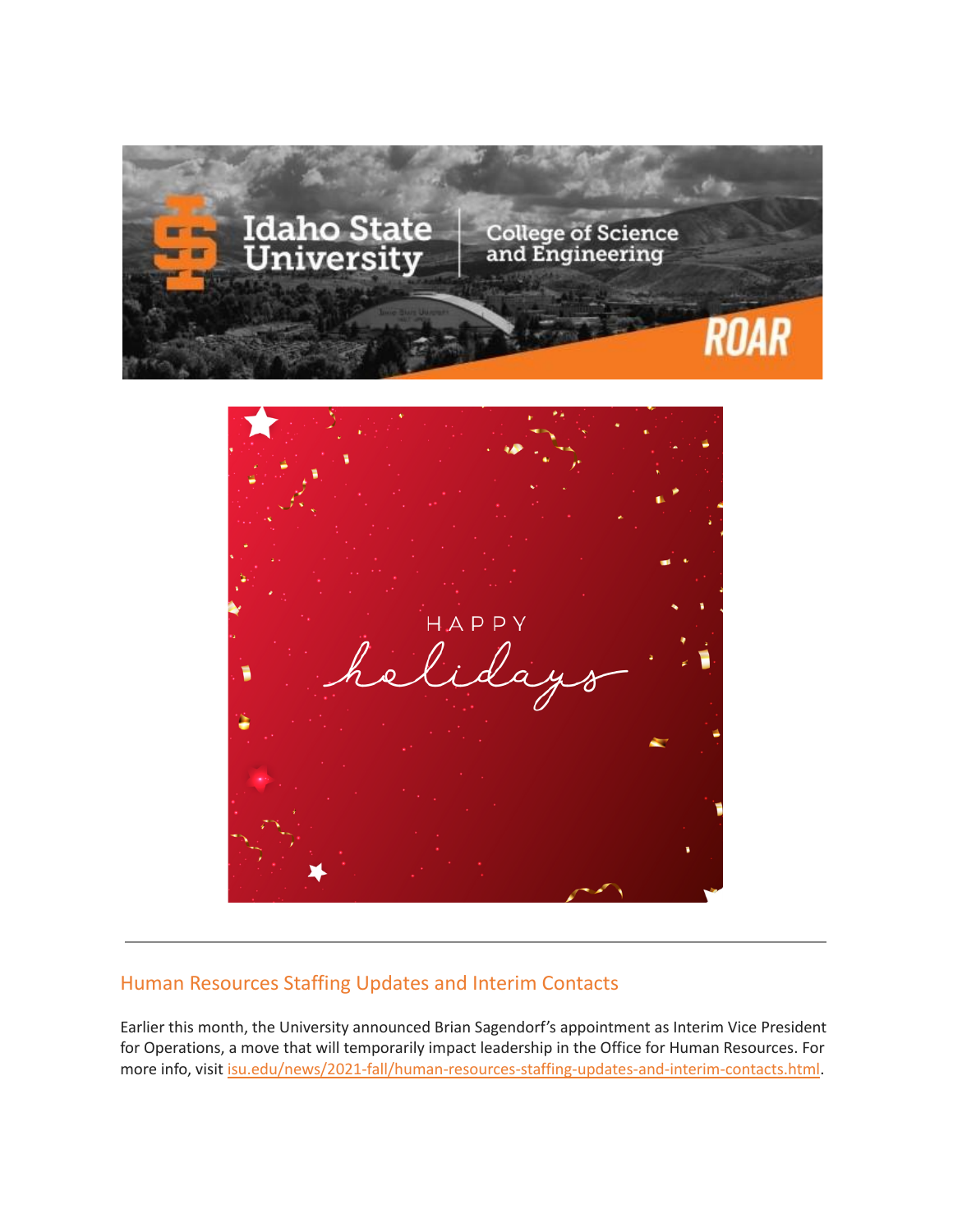#### ISU Track and Field Volunteers Needed

The ISU track and field teams are hosting five different meets this coming semester (3 indoors, 2 outdoors) and is in need of volunteers to help with the events. We have been selected to host the 2022 Big Sky Outdoor Championships this May at the brand new Davis Field and hope to have any new volunteers trained at the prior regular season meets. No experience in track and field is necessary but any volunteers with specific experience as an athlete or official in the past would be especially helpful! If you are interested, please contact Nate Houle at natehoule@isu.edu or fill out our questionnaire here: <https://forms.gle/eDpp5FUE7Brv4yxc6>

### Idaho State Dance Team to Host Kids' Clinic

The Idaho State University Dance Team is having their Lil' Bengal Kids Clinic January 22, 2022. It is \$30 per dancer (\$25 for ISU Affiliates) for kids 4-11 from 9 a.m.-noon and then perform at the half time of the ISU Women's Basketball Game. Register by January 15 to guarantee a shirt for participants.

Register [here](https://forms.gle/jo7ay9tgS9kT6yFF9) and for more information or questions, email manckoli@isu.edu.

### Faculty Evaluation Submission Dates

Here are the important deadlines for faculty evaluations:

Faculty to complete their evaluations and send to Chairs via TMS: January 29, 2022 Chairs to submit faculty evaluations and send to Dean's Office via TMS: March 5, 2022 Deans to submit faculty evaluations and send to Academic Affairs via TMS: March 26, 2022

### Staff Professional Development Applications Open for Spring 2022

Staff Council is pleased to announce applications are being accepted for the Spring [Professional](https://www.isu.edu/staffcouncil/professional-development/) [Development](https://www.isu.edu/staffcouncil/professional-development/) Training. The award can be used to pay registration for workshops, conferences, non-ISU classes or training, and travel expenses.

To apply, you must be a full-time or professional ISU classified or non-classified staff member who has completed at least six months of service.

Applications are due on January 31, 2022, for activities falling within January 1, 2022, to June 30, 2022 time period.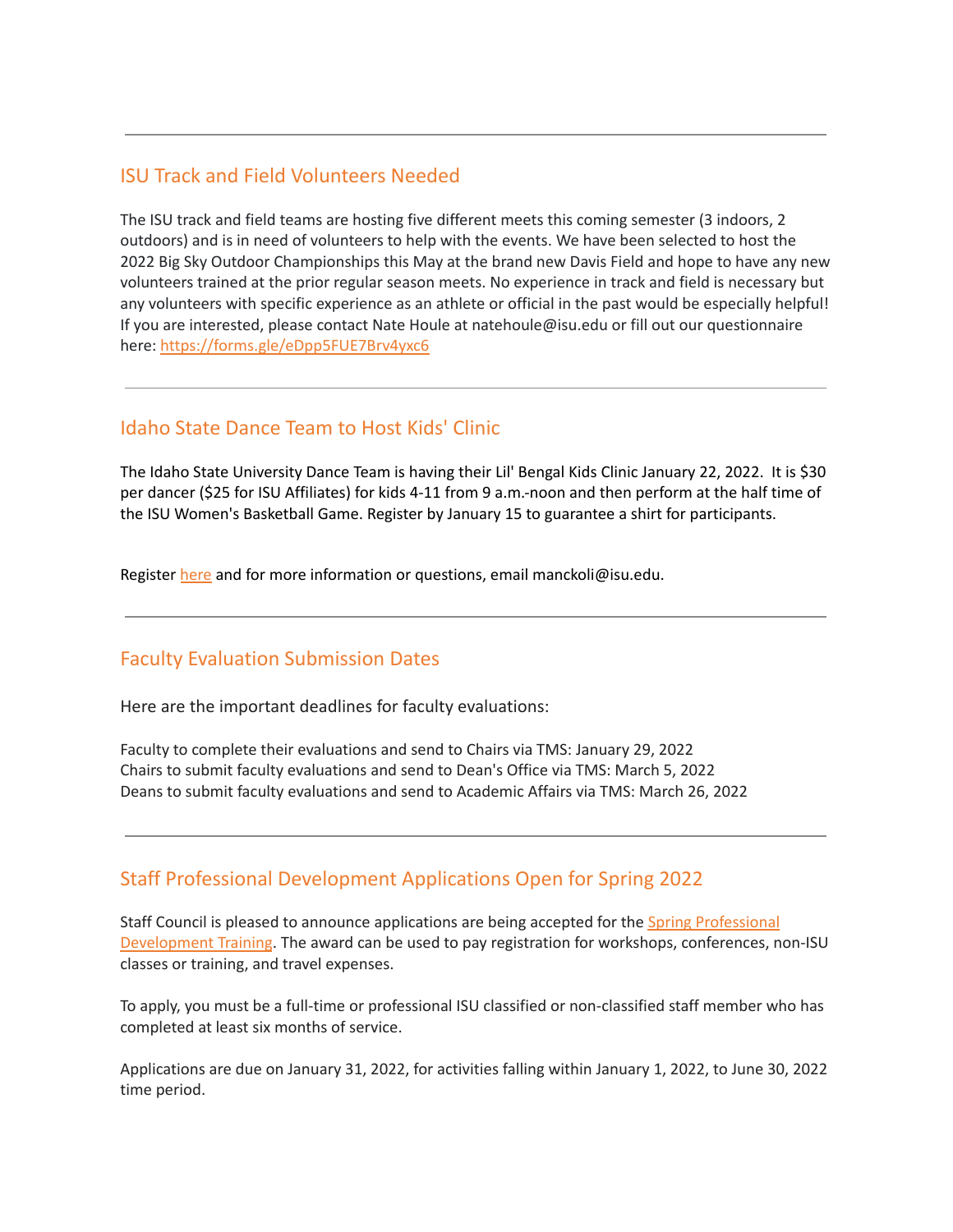## Moodle Workshop Offered by Instructional Technology Resource Center

An online workshop for faculty new to using Moodle ISU is being offered through the Instructional Technology Resource Center (ITRC). The "Setting Sail with [Moodle](https://docs.google.com/forms/d/e/1FAIpQLSdJFGKro8x5N0mBHd428sq-UX80_jiNsl9wIgBiNYv0_yzlkA/viewform) ISU" workshop is a completely online, self-paced course that gives faculty the opportunity to learn about navigating Moodle ISU and a space to practice identifying and adding course components to their online course using Moodle tools.

### Help Us Share Your Accomplishments!

The outstanding faculty, staff, and students in our college achieve many notable research and professional accomplishments. In addition, our departments regularly have newsworthy advancements. We want to make sure those stories are shared publicly. Here are a few ways you can provide a news tip to help get the word out.

- 1. Use this Story [Submission](https://www.isu.edu/news/story-form/) Form to send your news tip to the Office of Marketing and Communications.
- 2. Send an email to Logan McDougall ( $logan \text{mod } \text{log}$ isu.edu) with a brief description of the news to be shared.
- 3. You are always welcome to create a draft story and submit it via the **Story [Submission](https://www.isu.edu/news/story-form/) Form** or send it to Logan. The Office of Marketing and Communications and Logan will coordinate to get the story finalized and distributed to the media outlets/platforms that will best tell the story.

| Dates to Remember |                                                          |  |
|-------------------|----------------------------------------------------------|--|
| Jan. 10           | Spring classes begin                                     |  |
| Jan. 17           | Martin Luther King Jr./Human Rights holiday (no classes) |  |
| Feb. 21           | Presidents' Day holiday (no classes)                     |  |
| Feb. 22           | Early 8-week course grading opens                        |  |
| Feb. 28           | Mid-term week                                            |  |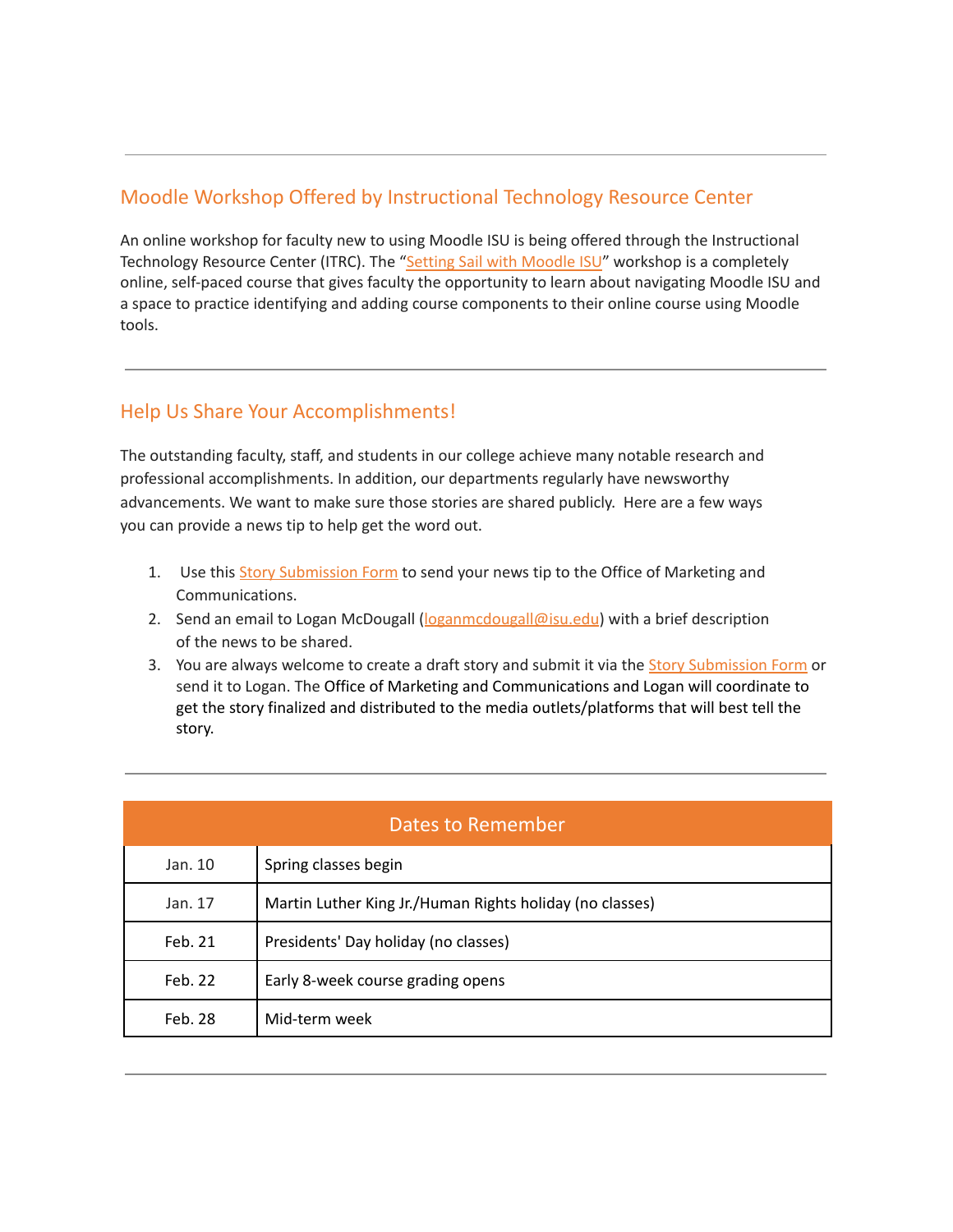# Upcoming Events in the College of Science and Engineering

For a complete list of CoSE events, check out the College Event [Calendar](https://isu.edu/cse/calendar/) and click an event to get more details. Updates can also be found on **[Facebook](https://www.facebook.com/IdahoStateUCoSE)**, [Twitter](https://twitter.com/IdahoStateUCoSE), and [Instagram.](https://www.instagram.com/idahostateucose/) To add events to the calendar, please contact the administrative assistant in your department. The university-wide calendar of events is available [here](https://www.isu.edu/calendar/).

| Dec. 26-Jan. 1 2022 |                     |                |  |  |
|---------------------|---------------------|----------------|--|--|
|                     |                     |                |  |  |
| Department/Program  | Event               | <b>Details</b> |  |  |
|                     | <b>WINTER BREAK</b> |                |  |  |

| Jan. 2-Jan. 8 2022 |                     |                |  |  |
|--------------------|---------------------|----------------|--|--|
|                    |                     |                |  |  |
| Department/Program | Event               | <b>Details</b> |  |  |
|                    | <b>WINTER BREAK</b> |                |  |  |

| Jan. 9-Jan. 15 2022 |                                    |                                                    |  |  |  |
|---------------------|------------------------------------|----------------------------------------------------|--|--|--|
|                     |                                    |                                                    |  |  |  |
| Department/Program  | Event                              | <b>Details</b>                                     |  |  |  |
| Biology             | JEDI Presentations and Discussions | Thu, January 13<br>$4pm-5pm$<br><b>Details TBA</b> |  |  |  |

| Jan. 16-Jan. 22 2022 |       |                |  |  |
|----------------------|-------|----------------|--|--|
|                      |       |                |  |  |
| Department/Program   | Event | <b>Details</b> |  |  |